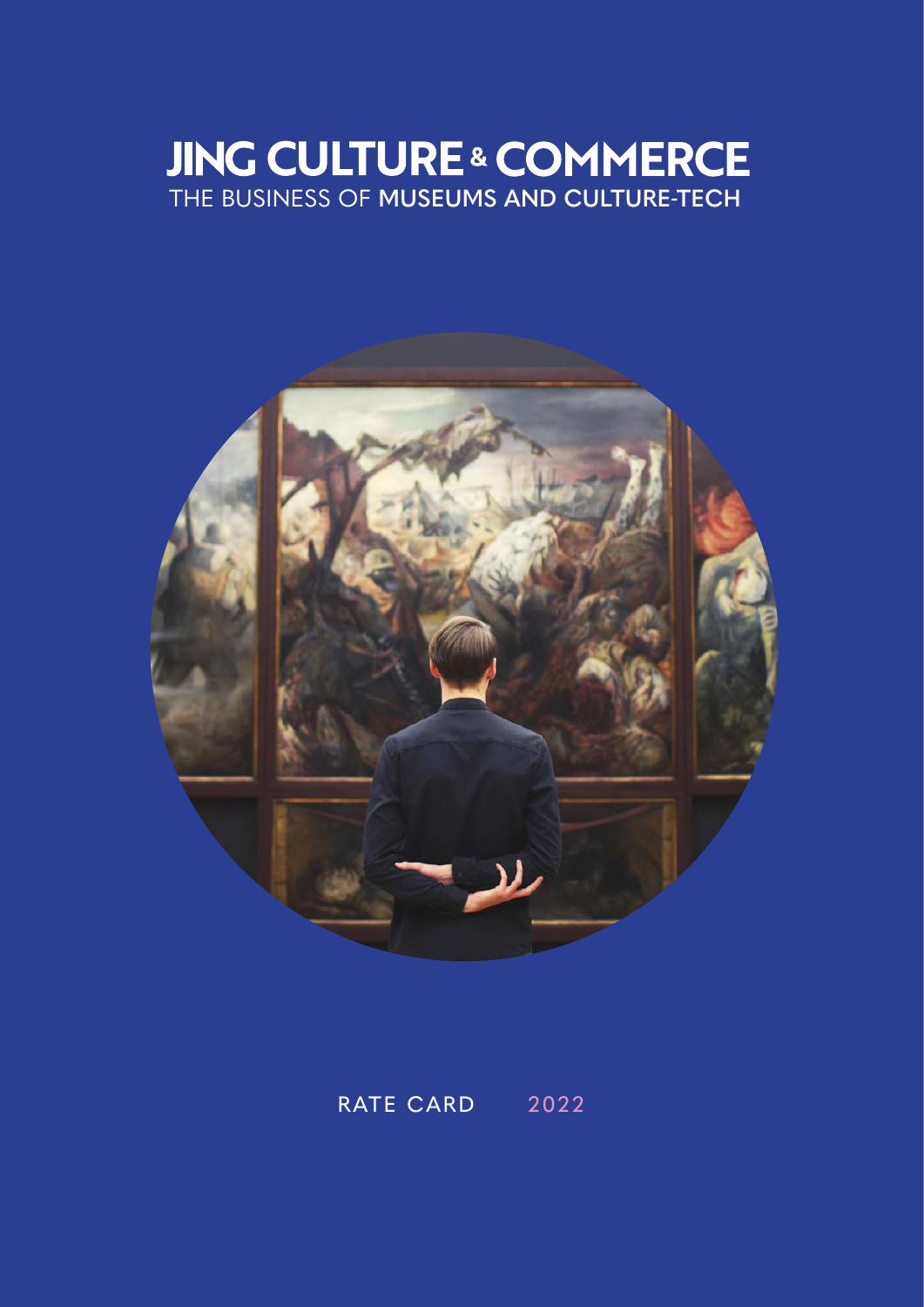# **MEDIA PACKAGES**

Reach Jing Culture & Commerce's audience of culture and technology professionals through a digital media buy.

Choose from sponsored content or a customized package to fit your scope and budget.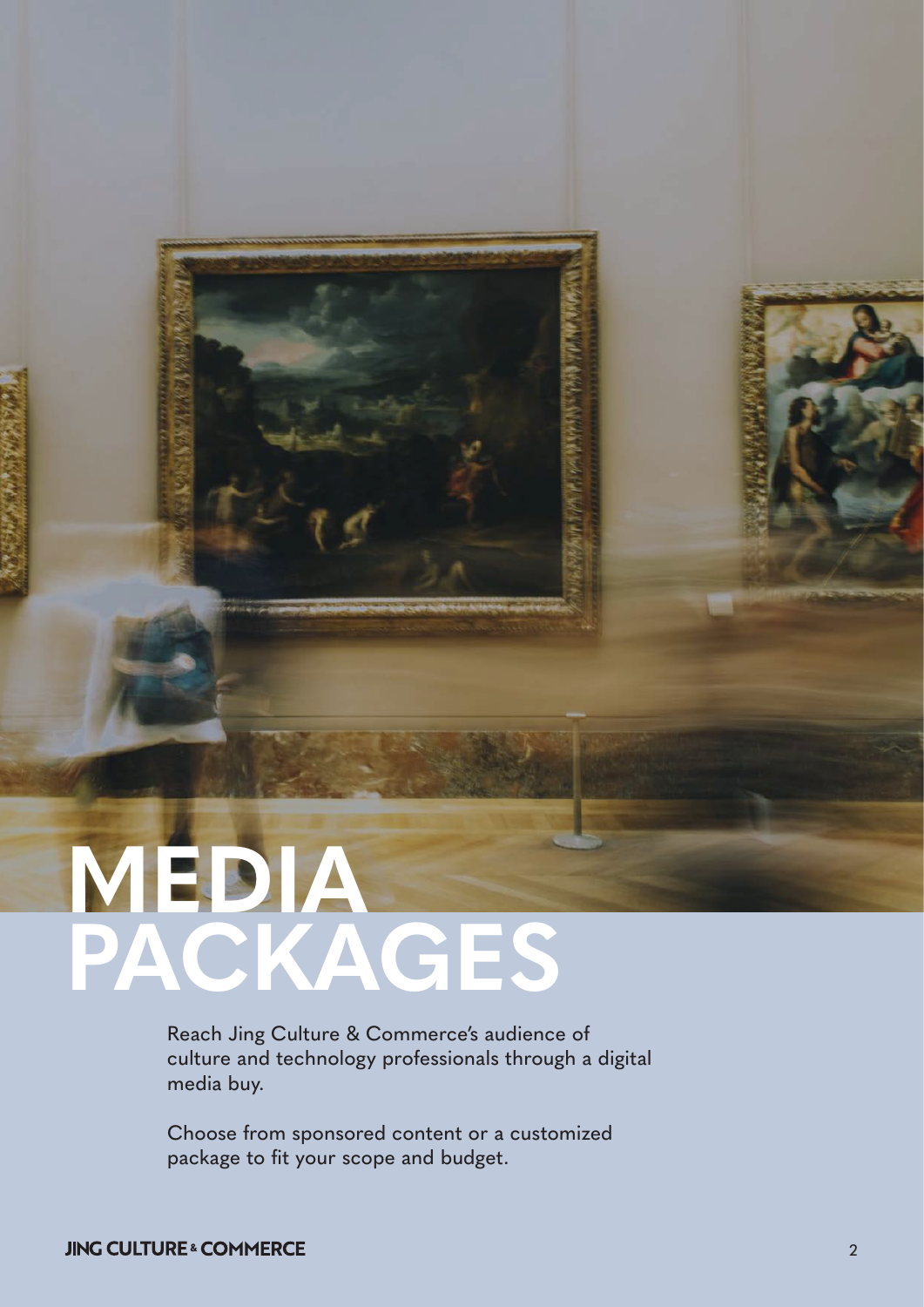## **DISPLAY MEDIA**

#### **GET SEEN \$3,000**

One newsletter banner to run across two weeks in two separate JCC newsletters.

#### **GET THE PICTURE \$5,000**

A web banner on JCC's Homepage, to run for two weeks.

#### **GET VIEWS \$8,000**

Video Player spot on our homepage, which attracts readers immediately and engages them on our site.

## **BRANDED CONTENT**

*All articles will be published with adjacent social media posts across our platforms - LinkedIn, Twitter, and Facebook.*

#### **GET STARTED \$5,000**

One sponsored article in one of our dedicated categories - Tech Spotlight, Platform Spotlight, or Event Spotlight depending on your product of service.

#### **GET TRANSLATED \$5,000**

A sponsored section published to our WeChat account, translated into the Chinese language and reaching our large audience in China.

#### **GET NOTICED \$10,000**

A sponsored series of three articles in one of our dedicated categories - Tech spotlight, Platform Spotlight, or Event Spotlight.

#### **GET ATTENTION \$15,000**

A sponsored series of three articles in a specially dedicated "Featured Series" section displayed prominently on our site.



#### **JING CULTURE & COMMERCE**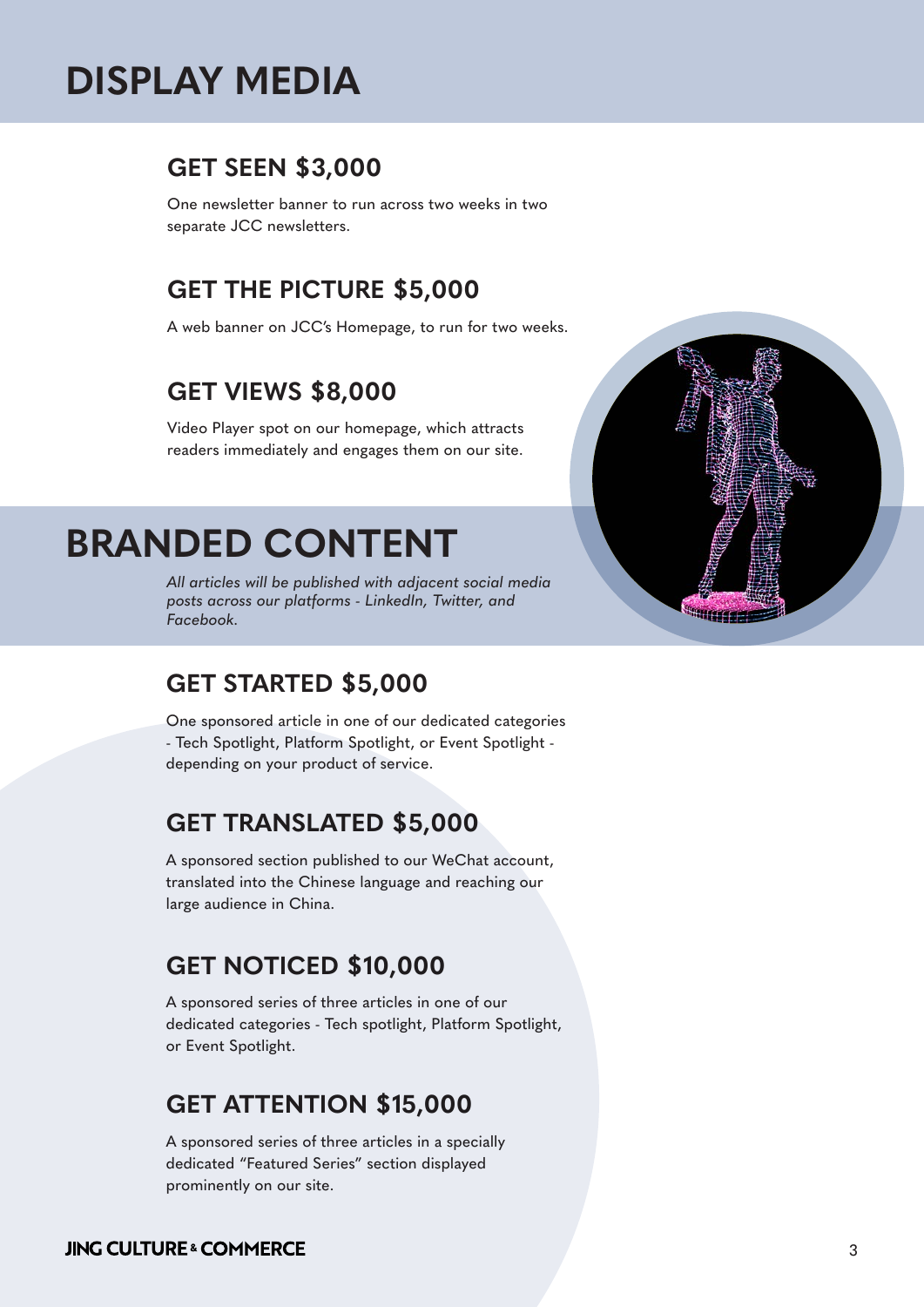## **SPONSORSHIP PACKAGES**

#### **EVENT PACKAGE \$10,000**

Work with JCC for dedicated pre- and post- coverage of your conference, event or webinar. Contact us for a customized package including editorial content and display media on our site, as well as social media promotion.

#### **REPORT PACKAGE \$10,000**

Our reports hone in on subjects that are important to the culture-tech sphere. The insights help drive our readers' decisions in their industries and support better decision making. Co-brand a Report and your company or organization will stand as an expert in the field - sharing facts, data, and analysis from your sector.

#### **WEBINAR SPONSORSHIP \$15,000**

Co-brand and co-host a webinar that digs deep into the latest insights and trends from your company's sector. Work with us, to solidify your stance and explore pressing issues.

## **COLLABORATION OPPORTUNITIES**

Work with us to promote your conference, event, or company message through collaborative content. We support cultural institutions, museums, and non-profits offering a platform for sharing valuable insights and information from the cultural sphere. Our collaborations include mutual amplification and exposure for JCC and your organization.

\*Ask about sponsorship opportunities on our **Jing Culture & Crypto Newsletter.**